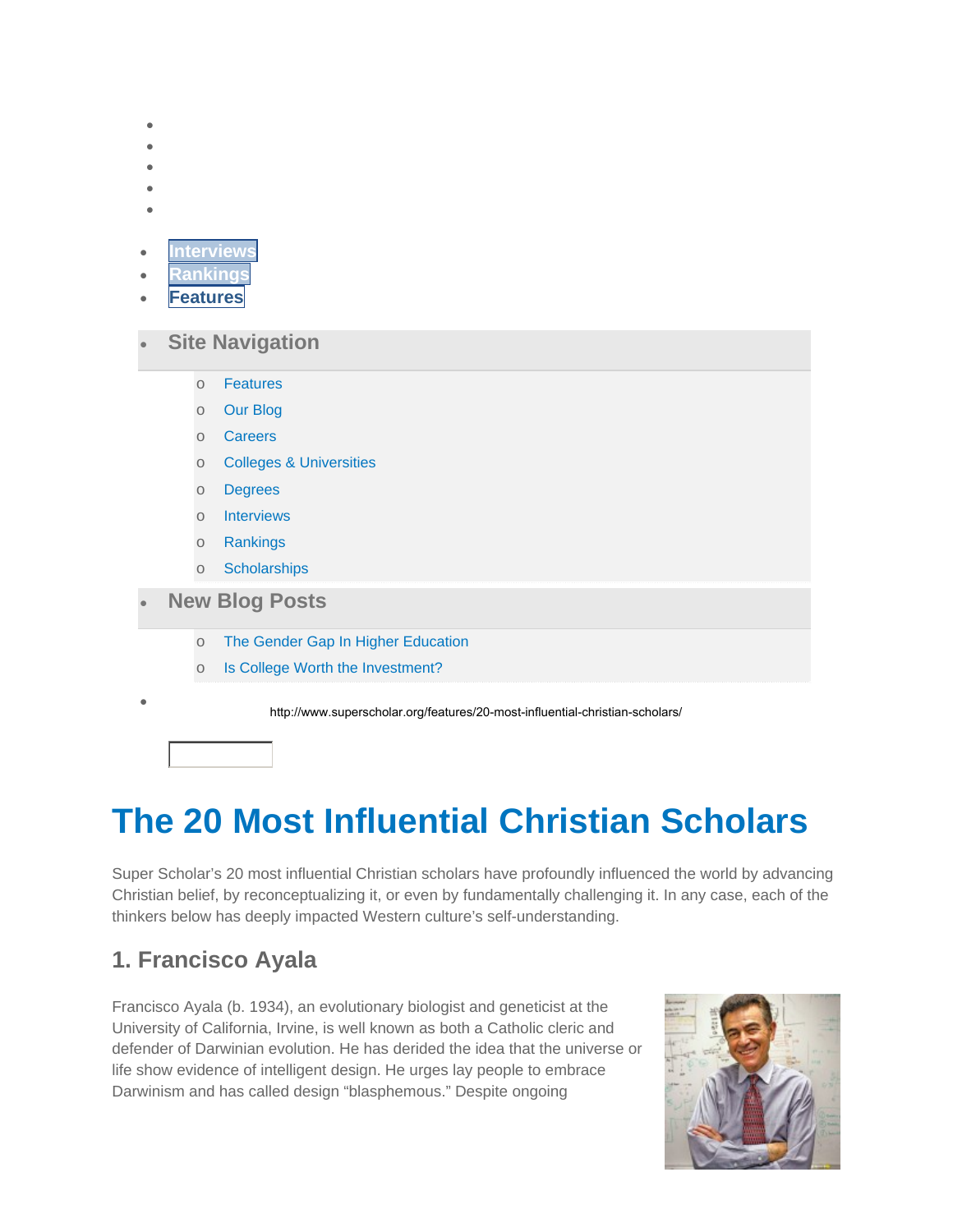controversies over Darwinism, especially in the United States, he commented on 2009's bicentennial celebrations of Darwin as follows: "Charles Darwin would be ecstatic, overcome with joy and fulfillment. At age 200, he would be celebrating the greatest and happiest birthday of his life." Ayala has received many honors for his work, including the Templeton Prize for Progress in Religion and the National Medal of Science.

#### **Reference Links:**

- Faculty bio
- Interviews

# **2. Benedict XVI (Joseph Ratzinger)**

Joseph Ratzinger (b. 1927) was elected Pope Benedict XVI. As Prefect of the Congregation for the Doctrine of the Faith before his election, he was responsible for maintaining the integrity of Roman Catholic doctrine. To this end, he organized a re-edit of the Catechism of the Catholic Church. He has been noted for prayer cards, widely distributed in Rome in many languages, saying that we are not exclusively a product of evolution. Not shy of controversy, he claimed, in his Regensburg Address, that Islam has a tendency to descend into violence. Though much derided for this address, he claimed it is firmly anchored in the Catholic teaching on natural justice.



#### **Reference Links:**

- Speach
- Interviews

# **3. Peter Berger**

Peter L. Berger (b. 1929) is a sociologist, who, starting in 1985, was director of the Institute for the Study of Economic Culture based at Boston University. He is best known for his sympathetic treatment of traditional religious beliefs that have guided humanity for thousands of years. Accounting for a worldwide resurgence of religion, he noted that there is an intractable conflict between the certainties by which people have lived for thousands of years and the secularity of an elite culture advancing rapidly to power in the Western world. His best known work is in social constructionism, a school of thought that focuses on uncovering the ways in which individuals and groups participate in the creation of their perceived reality.



#### **Reference Links:**

- Faculty bio
- Interviews

### **4. Gregory Boyd**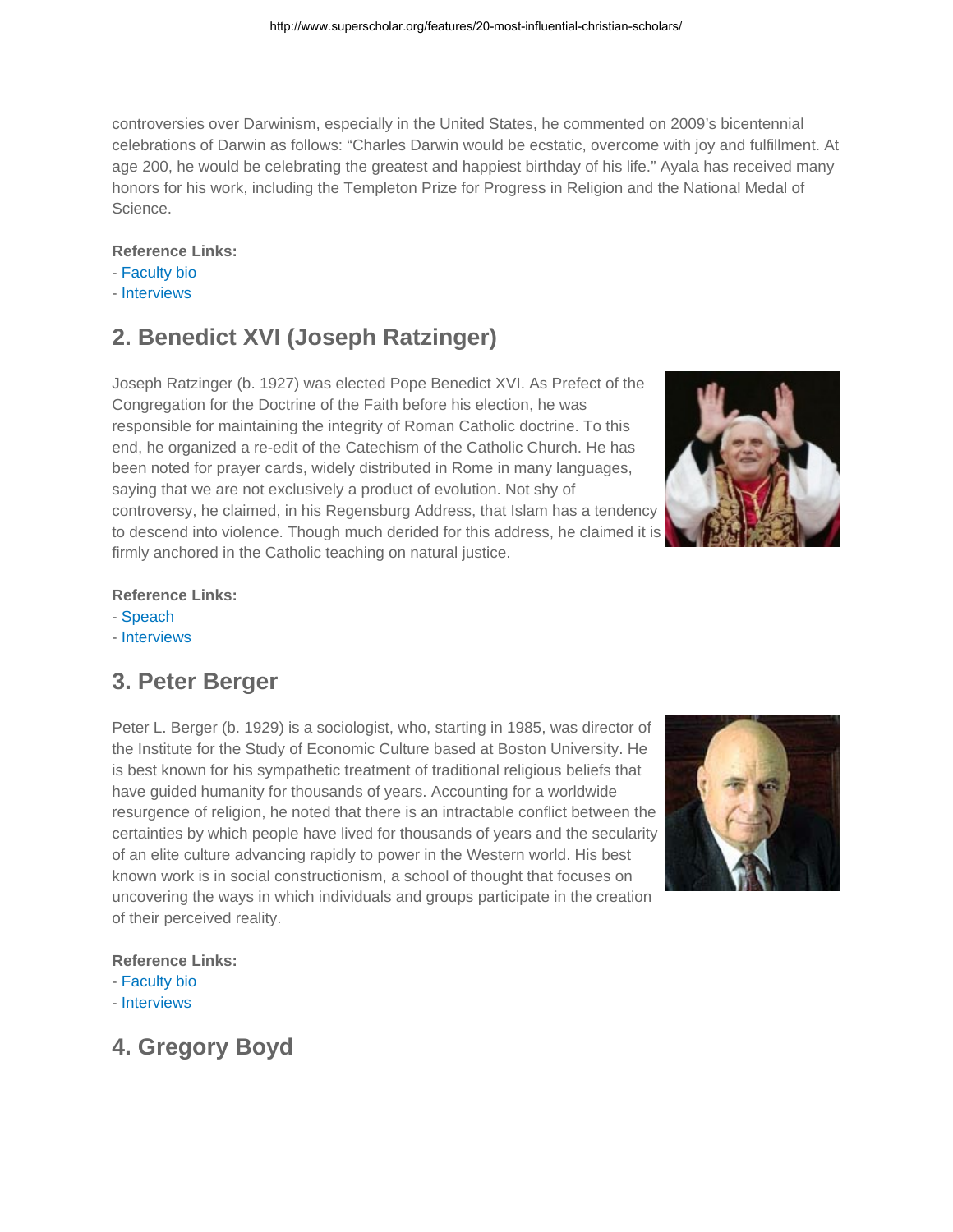Gregory Boyd (b. 1957) is a Yale-educated open theology advocate and senior pastor at the mega Woodland Hills Church in St. Paul, Minneapolis. An atheist who became a Christian in 1974, Boyd turned to open theism in response to the many unanswered questions and objections that he saw raised by traditional understandings of God. Explaining why God cannot know the future, he has said, "The primary reason I hold to the open view is that I simply can't with integrity make sense out of a wealth of Scripture unless I suppose that the future somewhat consists of possibilities." As founder of Christus Victor Ministries, he seeks to promote this understanding of God. Two of his most influential books are God of the Possible and Satan and the Problem of Evil.



#### **Reference Links:**

- Letter
- Interviews (Video, 13 parts)

### **5. Benjamin Carson**

In 1987, neurosurgeon and Johns Hopkins professor Benjamin Carson (b. 1951) made medical history when he took the risk of operating on a pair of Siamese twins (the Binder twins) joined at the back of the head. These operations had usually failed, in previous medical experience, resulting in the death of either or both of the twins. The operation, led by Dr. Carson, lasted 22 hours. At the end, the twins were successfully separated and can now survive independently. The author of several popular books and the recipient of numerous awards and honorary doctorates, including the Presidential Medal of Freedom, Carson is a vigorous defender of religious values in the public

square. A well known quote by him states, "To THINK BIG and to use our talents doesn't mean we won't have difficulties along the way. We will—we all do. If we choose to see the obstacles in our path as barriers, we stop trying."

**Reference Link:** 

- Interview

# **6. Francis Collins**

Francis Collins (b. 1950) is a geneticist recognized for completing, on behalf of the United States government, the map of the human genome (this project, more than a decade in the making, was completed in April 2003). He is best known in the popular literature for his book The Language of God (Free Press, 2006). In that book he argues for the compatibility of evangelical Christianity and Darwinian evolution. His thinking is welcomed by many Christians who want science and faith to be fully compatible. He founded Biologos, a website dedicated to faith and science, whose main aim is to promote "theistic evolution." When President Barack Obama appointed him to head the National



Institutes of Health in 2009, Collins resigned his position with Biologos (though he retains strong ties to its leadership).

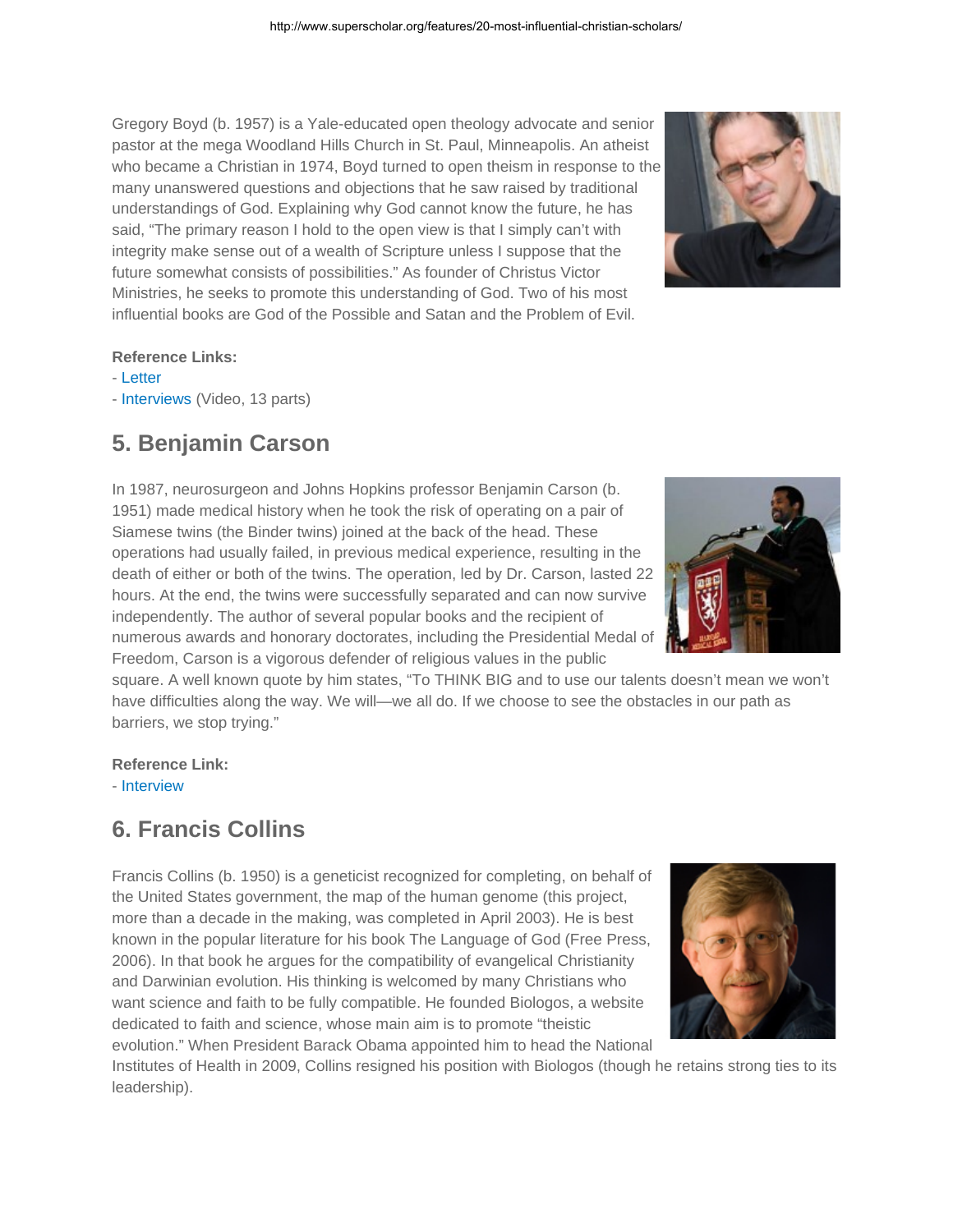**Reference Links:** 

- Genome.gov Bio
- Interviews
- Articles

### **7. John Dominic Crossan**

John Dominic Crossan (b. 1934) was co-chair of the Jesus Seminar from 1985 to 1996, which at semi-annual meetings debated the historicity of the life of Jesus as portrayed in the Gospels. Overwhelmingly, the Jesus Seminar has concluded that the vast majority of sayings usually ascribed to Jesus were never in fact uttered by him. Crossan has written twenty-five books on the historical Jesus and the historical Paul, five of which have been national religious bestsellers, including The Historical Jesus: The Life of a Mediterranean Jewish Peasant (1991). He has lectured worldwide to lay and scholarly audiences, and appeared in many key media venues. His basic



message is that Jesus must be understood in historical context not as God per se but as a liberating figure who advanced the Kingdom of God.

#### **Reference Links:**

- Crossan's Homepage
- Faculty bio
- Interview 1
- Interview 2

### **8. Robert P. George**

Robert P. George (b. 1955) is Professor of Jurisprudence and Director of the James Madison Program in American Ideals and Institutions at Princeton University. As a conservative Roman Catholic, he encourages students to confront contentious issues such as abortion, the death penalty, war, and affirmative action. Currently he serves on UNESCO's World Commission on the Ethics of Scientific Knowledge and Technology. He is the author of In Defense of Natural Law, Making Men Moral: Civil Liberties and Public Morality, and The Clash of Orthodoxies: Law, Religion and Morality in Crisis. He was the principal intellectual architect behind the highly controversial Manhattan Declaration,



which advocates civil disobedience once the power of government infringes too directly on Christian ethical norms.

#### **Reference Links:**

- Faculty bio
- Interviews

### **9. John Hick**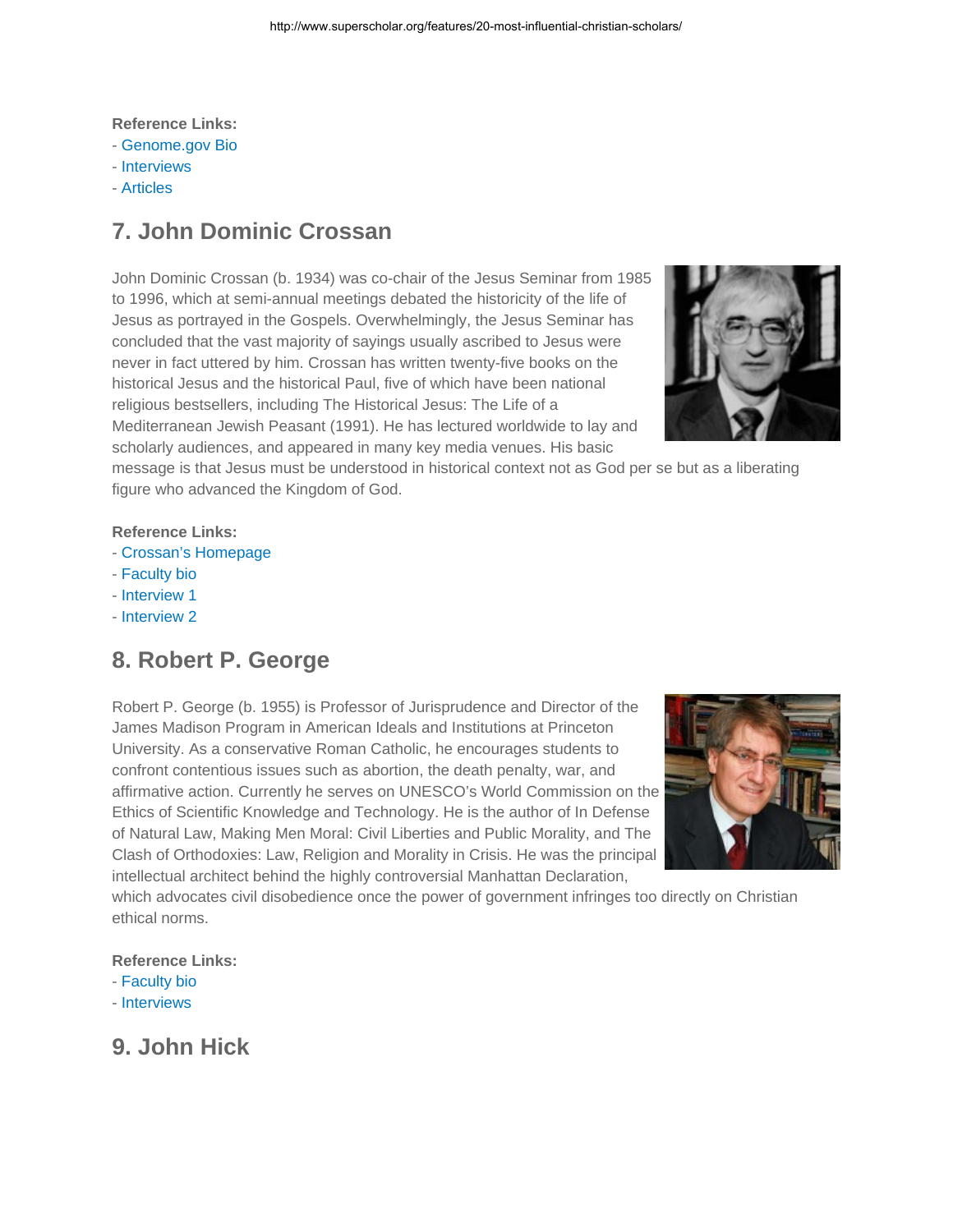John Hick (b. 1922) began his career teaching Christian theology at Princeton Theological Seminary. Turning to a pluralistic conception of faith, he has since focused on bringing religious harmony to the global society. In his view, a deeper underlying unity underlies otherwise divergent ideas about God. He has spoken against attempts by politicized neuroscientists to "debunk" belief in God. Perry Schmidt-Leukel, Chair of World Religions for Peace at the University of Glasgow, has said, "John Hick's search for universal truth and globally valid moral standards is, despite some of his unorthodox conclusions, far more in line with the intellectual thrust of the theological tradition than the post-modern

defenders of neo-'orthodoxy'." Hick's work stresses the need for dialogue across religious divides as well as the view that all human responses to God are culturally conditioned.

#### **Reference Links:**

- Faculty bio
- Interviews

### **10. Hans Küng**

Hans Küng (b. 1928), a Swiss Catholic priest, is known as a severe critic of Catholic teachings on lifestyle, especially in the matter of sexual abuse charges involving Catholic clergy. He charges the current pope of merely "whining" about criticism and being "principally responsible for the worldwide cover-up" and believes that Catholic culture encourages abuse of minors. He is known for the millennial belief that "after two world wars, the collapse of fascism, Nazism, communism and colonialism and the end of the cold war, humanity has entered a new phase of its history." For many years a professor at the University of Tübingen and a prolific author (notably of On Being a Christian and Does God Exist?), he is inclined to view all religions as equal.



### **11. Robert J. Marks II**

Robert J. Marks II (b. 1950), Baylor University's leading research professor, has emerged as the public face of intelligent design. As the movement's premier scientist, he has been dubbed "the Charles Darwin of intelligent design." At one point, his research on intelligent design was removed by Baylor officials from the university's website. Since then he has published seminal work on such themes as whether computers have minds and whether Darwinian processes can generate biological information. He is widely quoted as saying, "Computers are no more able to create information than iPods are capable of creating music." His Law of Conservation of Information purports to demonstrate

inherent limitations on natural selection, suggesting that the intricate information needed for life requires an intelligent source.





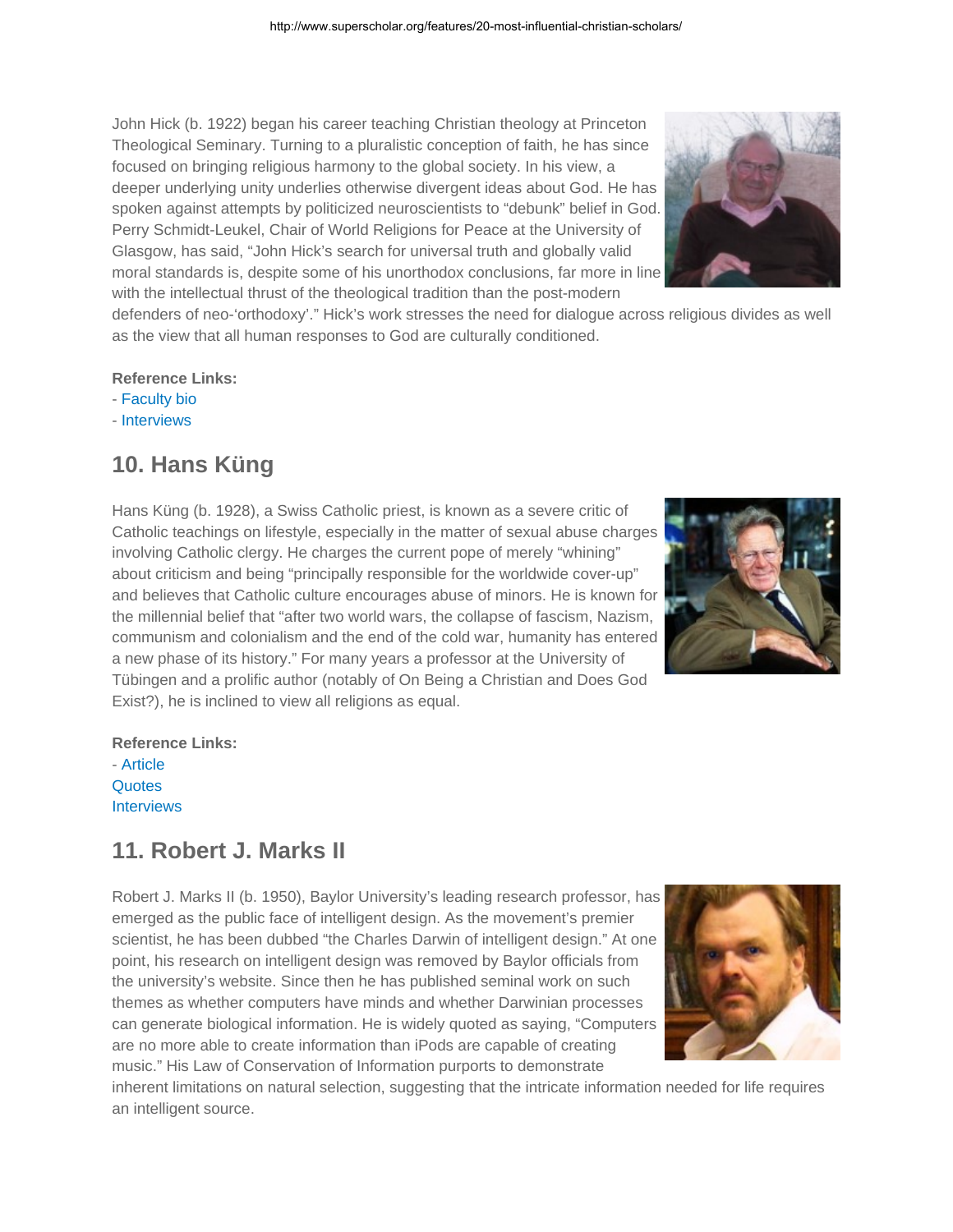**Reference Link:** - Faculty Bio

### **12. Michael W. McConnell**

As director of the Stanford Constitutional Law Center, Michael W. McConnell (b. 1955) is a widely respected authority on the separation of powers between church and state, federalism, constitutional law, as well as originalism—the idea that the Founders' words mean what they say, as opposed to later creative interpretations. He is well known for his work on freedom of religion—a critical area of constitutional law, currently much debated. He supports a constitutional amendment banning abortion. His center at Stanford was founded in 2006 to explore and improve public understanding of the most pressing constitutional issues. Before joining Stanford in 2009, McConnell served as a federal judge on the U.S. Court of Appeals for the Tenth Circuit.



**Reference Link:**

- Interviews

### **13. R. Albert Mohler**

R. Albert Mohler (b. 1959) is professor of systematic theology at The Southern Baptist Theological Seminary in Louisville, where he serves as its president. Mohler epitomizes the resurgence in conservative theology that is sweeping the evangelical Christian world. The history of 20th century Christianity showed a steady disintegration of traditional Christian belief in the face of creeping secularization and liberalism. Mohler's Southern Baptist Convention was the first instance of a large Christian denomination that had been sliding into secularity radically moving to the right. Mohler, as leader of the Southern Baptist's flagship seminary, is the most visible intellectual and public face of the New Evangelicalism.



**Reference Link**

- Biography

### **14. Wolfhart Pannenberg**

A Lutheran, Wolfhart Pannenberg (b. 1928) learned wariness of all ideologies when pressed into service in the last days of the Nazi Third Reich. Rational reflection on the devastations the Nazis had wrought led him to become a serious Christian, especially through a high school literature teacher who was a member of the endangered Confessing Church (the element of the Christian church that remained faithful to the tenets of Christianity, often at ultimate cost). Pannenberg champions the idea that faith should be based on reason and evidence. His best known work is Jesus: God and Man in which he argues that

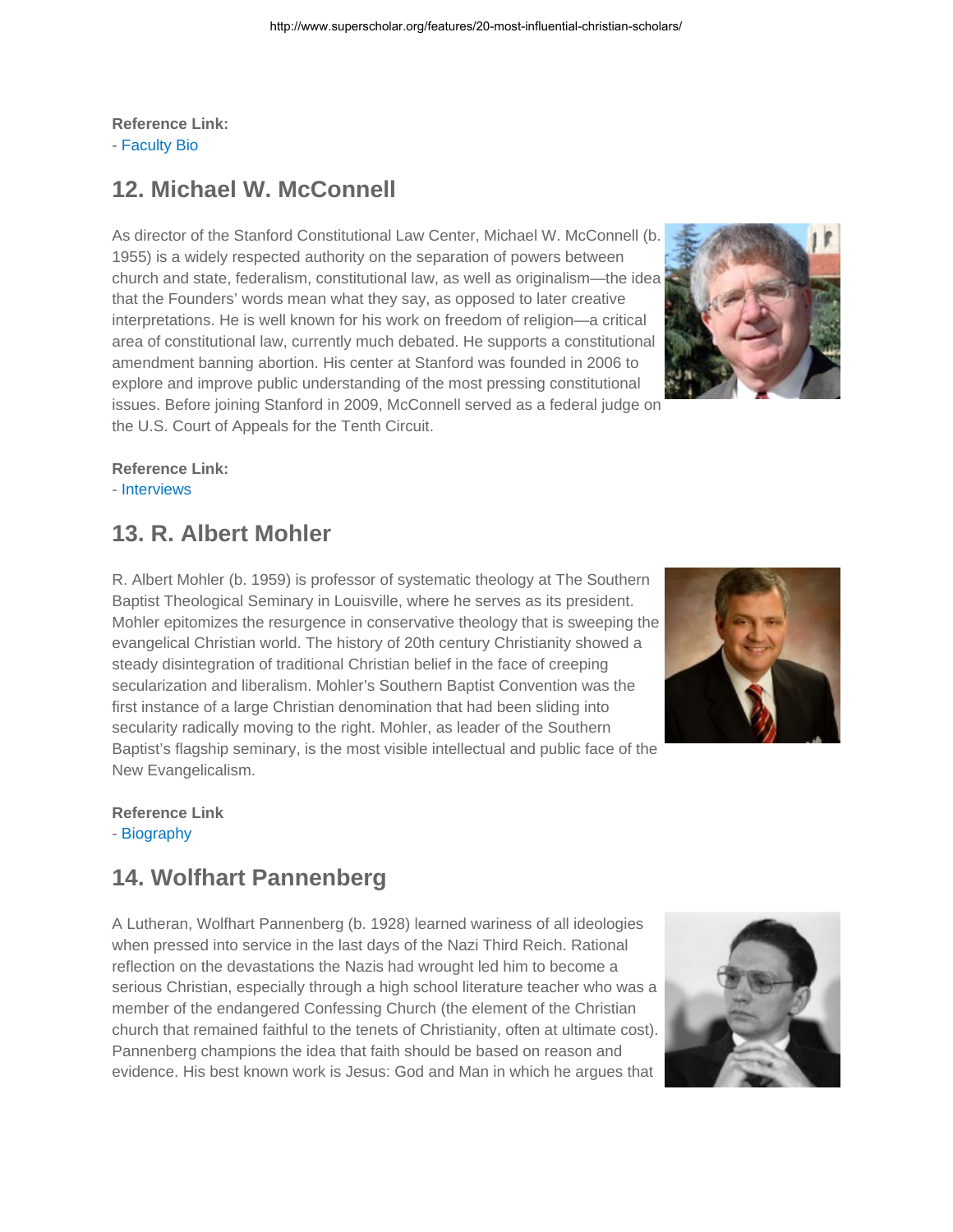the Resurrection is "the ground of Jesus' unity with God."

#### **Reference Links:**

- Papers
- Biography
- Interviews

# **15. Alvin Plantinga**

Alvin Plantinga (b. 1932), professor of philosophy at the University of Notre Dame, has led the way in the rational defense of Christian belief, turning Christian philosophy into a recognized area of academic scholarship. An expert in epistemology, metaphysics, and the philosophy of religion, he has authored many influential books, including God and Other Minds, The Nature of Necessity, and a trilogy on epistemology—Warrant: The Current Debate, Warrant and Proper Function, and Warranted Christian Belief. Coming from a Dutch reformed background, he is a proponent of Reformed epistemology. His evolutionary argument against naturalism has placed him at odds with atheistic **Darwinists** 



#### **Reference Links:**

- Papers & Bio
- Interviews

### **16. Marilynne Robinson**

Marilynne Robinson (b. 1943) is both a fiction and non-fiction writer. She is author of the novel Home, which won the Orange Prize (2009) and the Los Angeles Times Book Award. Her Gilead (Farrar, Strauss, and Giroux, 2004) won a Pulitzer Prize. She also wrote Housekeeping (FSG, 1980), as well as two books of nonfiction, Mother Country (FSG, 1989) and The Death of Adam. She teaches at the University of Iowa Writers' Workshop. An Economist review (February 5, 2009) pointed out that "Her work always evokes a reverence for the landscape, a grateful humility before nature." She has always been quite clear on the divide between the Christian tradition and scientific reductionism.



#### **Reference Links:**

- Essays
- Article
- Interviews

### **17. Rosemary Radford Ruether**

Among the most widely regarded and readable of feminist theologians, Rosemary Radford Ruether (b. 1936), a Roman Catholic, is the Carpenter Professor of Feminist Theology at the Pacific School of Theology. Her book

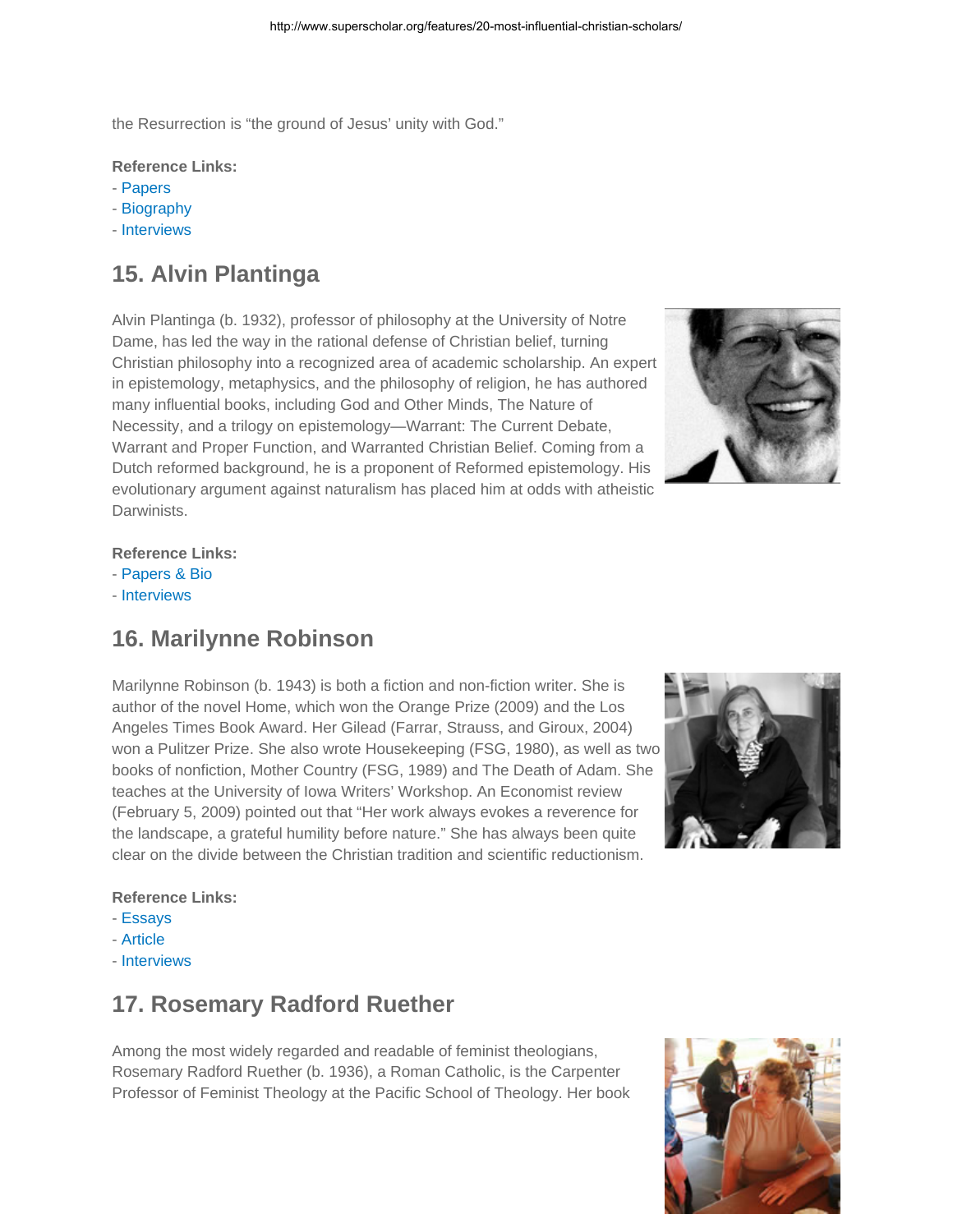Sexism and God-Talk is considered a classic in the field of feminist theology and has been described as "the only systematic feminist treatment of the Christian symbols to date." Situating herself on the Christian left, she has been controversial in supporting abortion rights and gay marriage. At the same time, she sees herself as conventionally Christian for embracing the "prophetic" rather than the "hierarchical" tradition of the Church.

#### **Reference Links:**

- Articles
- Interviews
- Further info

### **18. Allan Rex Sandage**

Allan Rex Sandage (b. 1926), a student of Edwin Hubble, is considered the greatest living observational astronomer. He is credited with the discovery of quasars (high energy distant galaxies) and with empirically determining the age of the universe. After Hubble died in 1953, Sandage continued his work. In 1965, Sandage introduced a method of identifying quasars by using specific radio position. Sandage, who became a Christian at age 60, has argued that "science can answer only a fixed type of question. It is concerned with the what, when, and how. It does not, and indeed cannot, answer within its method (powerful as that method is) why."



- **Reference Links:**
- Comments on religion
- Biographical Info
- Interview

# **19. Charles Margrave Taylor**

Charles Margrave Taylor (b. 1931), professor emeritus at McGill University in Montreal, has dedicated his career to advancing peaceful co-existence of diverse cultures. Peaceful co-existence has been a perennial concern in his native Canada, as with its threatened breakup in 1976 when a separatist party became the government of Quebec. As a philosopher and political theorist, Taylor's scope is global. His best known book is Sources of Self, in which he traces the disintegration in western culture of theistically grounded morality. Taylor has received many honors and awards for his work, including the Templeton Prize for Progress in Religion.



#### **Reference Links:**

- Biography
- Interviews

**20. N. T. Wright**